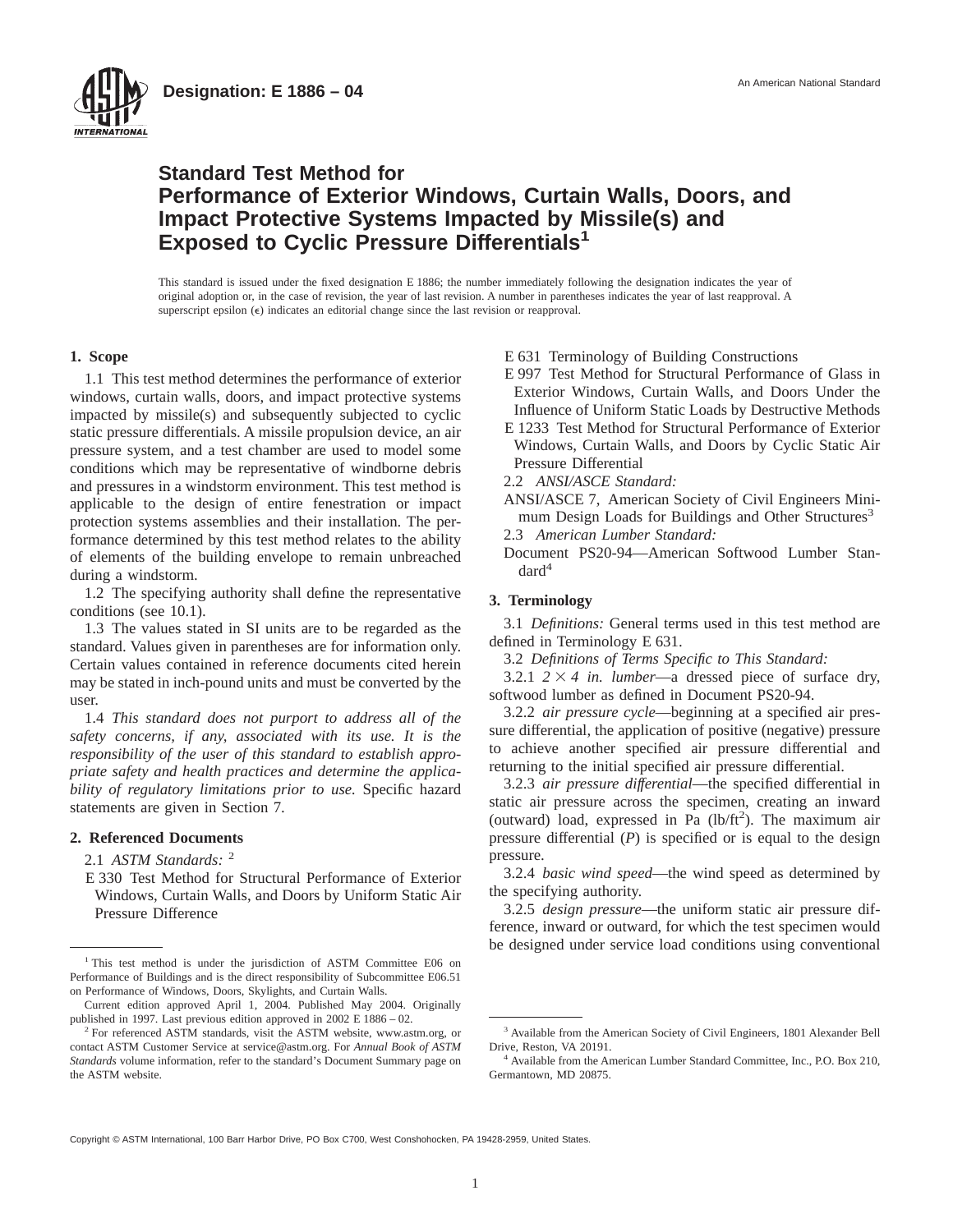structural engineering specifications and concepts. This pressure is determined by either analytical or wind tunnel procedures (such as are specified in ANSI/ASCE 7).

3.2.6 *fenestration assembly*—the construction intended to be installed to fill a wall or roof opening.

3.2.7 *missile*—the object which is propelled toward a test specimen.

3.2.8 *positive (negative) cyclic test load*—the specified difference in static air pressure, creating an inward (outward) loading, for which the specimen is to be tested under repeated conditions, expressed in Pa  $(lb/ft^2)$ .

3.2.9 *impact protective system*—construction applied, attached, or locked over an exterior glazed opening system to protect that system from windborne debris during high wind events.

3.2.9.1 *Discussion*—Impact protective system include types that are fixed, operable, or removable.

3.2.10 *specifying authority*—the entity responsible for determining and furnishing information required to perform this test method.

3.2.11 *test loading program*—the entire sequence of air pressure cycles to be applied to the test specimen.

3.2.12 *test specimen*—the entire assembled unit submitted for test.

3.2.13 *windborne debris*—objects carried by the wind in windstorms.

3.2.14 *windstorm*—a weather event, such as a hurricane, with high sustained winds and turbulent gusts capable of generating windborne debris.

## **4. Summary of Test Method**

4.1 This test method consists of mounting the test specimen, impacting the test specimen with a missile(s), and then applying cyclic static pressure differentials across the test specimen in accordance with a specified test loading program, observing and measuring the condition of the test specimen, and reporting the results.

## **5. Significance and Use**

5.1 Structural design of exterior windows, curtain walls, doors, and impact protective systems is typically based on positive and negative design pressure(s). Design pressures based on wind speeds with a mean recurrence interval (usually 25–100 years) that relates to desired levels of structural reliability and are appropriate for the type and importance of the building **(1)**. <sup>5</sup> The adequacy of the structural design is substantiated by other test methods such as Test Methods E 330 and E 1233 which discuss proof loads as added factors of safety. However, these test methods do not account for other factors such as impact from windborne debris followed by fluctuating pressures associated with a severe windstorm environment. As demonstrated by windstorm damage investigations, windborne debris is present in hurricanes and has caused a significant amount of damage to building envelopes **(2-7)**. The actual in-service performance of fenestration assemblies

and impact protective systems in areas prone to severe windstorms is dependent on many factors. Windstorm damage investigations have shown that the effects of windborne debris, followed by the effects of repeated or cyclic wind loading, were a major factor in building damage **(2-7)**.

5.1.1 Many factors affect the actual loading on building surfaces during a severe windstorm, including varying wind direction, duration of the wind event, height above ground, building shape, terrain, surrounding structures, and other factors **(1)**. The resistance of fenestration or impact protective systems assemblies to wind loading after impact depends upon product design, installation, load magnitude, duration, and repetition.

5.1.2 Windows, doors, and curtain walls are building envelope components often subject to damage in windstorms. The damage caused by windborne debris during windstorms goes beyond failure of building envelope components such as windows, doors, and curtain walls. Breaching of the envelope exposes a building's contents to the damaging effects of continued wind and rain **(1, 4-7)**. A potentially more serious result is internal pressurization. When the windward wall of a building is breached, the internal pressure in the building increases, resulting in increased outward acting pressure on the other walls and the roof. The internal pressure coefficient (see ANSI/ASCE 7), which is one of several design parameters, can increase by a factor as high as four. This can increase the net outward acting pressure by a factor as high as two.

5.1.3 The commentary to ANSI/ASCE 7-93 discusses internal pressure coefficients and the increased value to be used in designing envelopes with "openings" as follows:

"Openings" in Table 9 (Internal Pressure Coefficients for Buildings) means permanent or other openings that are likely to be breached during high winds. For example, if window glass is likely to be broken by missiles during a windstorm, this is considered to be an opening. However, if doors and windows and their supports are designed to resist specified loads and the glass is protected by a screen or barrier, they need not be considered openings. (109)

Thus, there are two options in designing buildings for windstorms with windborne debris: buildings designed with "openings" (partially enclosed buildings) to withstand the higher pressures noted in the commentary to ANSI/ASCE 7-93 and, alternatively, building envelope components designed so they are not likely to be breached in a windstorm when impacted by windborne debris. The latter approach reduces the likelihood of exposing the building contents to the weather.

5.2 In this test method, a test specimen is first subjected to specified missile impact(s) followed by the application of a specified number of cycles of positive and negative static pressure differential **(8)**. The assembly must satisfy the pass/ fail criteria established by the specifying authority, which may allow damage such as deformation, deflection, or glass breakage.

5.3 The windborne debris generated during a severe windstorm varies greatly, depending upon windspeed, height above the ground, terrain, surrounding structures, and other sources of debris **(4)**. Typical debris in hurricanes consists of missiles including, but not limited to, roof gravel, roof tiles, signage, portions of damaged structures, framing lumber, roofing materials, and sheet metal **(4,7,9)**. Median impact velocities for

<sup>&</sup>lt;sup>5</sup> The boldface numbers in parentheses refer to the list of references at the end of this standard.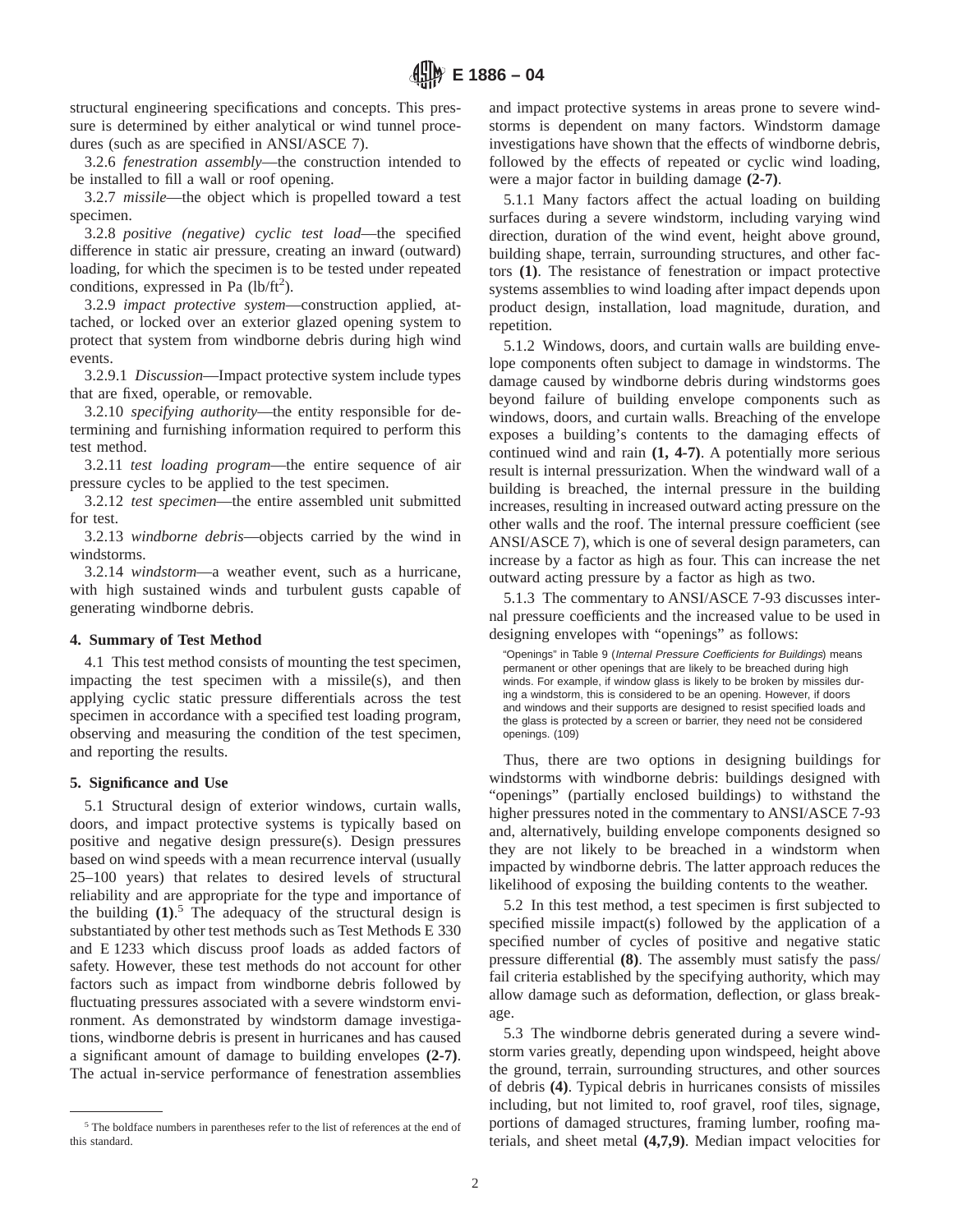missiles affecting residential structures considered in Ref **(7)** ranged from 9 m/s (30 fps) to 30 m/s (100 fps). The missiles and their associated velocity ranges used in this test method are selected to reasonably represent typical debris produced by windstorms.

5.4 To determine design wind loads, averaged wind speeds are translated into air pressure differences. Superimposed on the averaged winds are gusts whose aggregation, for short periods of time (ranging from fractions of seconds to a few seconds) may move at considerably higher speeds than the averaged winds. Wind pressures related to building design, wind intensity versus duration, frequency of occurrence, and other factors are considered.

5.4.1 Wind speeds are typically selected for particular geographic locations and probabilities of occurrence from wind speed maps such as those prepared by the National Weather Service, from appropriate wind load documents such as ANSI/ ASCE 7 or from building codes enforced in a particular geographic region.

5.4.2 Equivalent static pressure differences are calculated using the selected wind speeds **(1)**.

5.5 Cyclic pressure effects on fenestration assemblies after impact by windborne debris are significant **(6-8, 10-12)**. It is appropriate to test the strength of the assembly for a time duration representative of sustained winds and gusts in a windstorm. Gust wind loads are of relatively short duration. Other test methods, such as Test Methods E 330 and E 1233, do not model gust loadings. They are not to be specified for the purpose of testing the adequacy of the assembly to remain unbreached in a windstorm environment following impact by windborne debris.

5.6 Further information on the subjects covered in Section 5 is available in Refs **(1-12)**.

## **6. Apparatus**

6.1 Use any equipment capable of performing the test procedure within the allowable tolerances.

6.2 *Major Components*:

6.2.1 *Mounting Frame*—The fixture which supports the test specimen in a vertical position during testing. The maximum deflection of the longest member of the mounting frame either during impact or the maximum specified static air pressure differential shall not exceed *L*/360, where *L* denotes the longest unsupported length of a member of the mounting frame. Deflection measurements shall be made normal to the plane of the specimen at the point of maximum deflection. The mounting frame shall be either integral with the test chamber or capable of being installed into the test chamber prior to or following missile impact(s). The mounting frame must be anchored so it does not move when the specimen is impacted.

6.2.2 *Air Pressure Cycling Test Chamber*—An enclosure or box with an opening against which the test specimen is installed. It must be capable of withstanding the specified cyclic static pressure differential. Pressure taps shall be provided to facilitate measurement of the cyclic static pressure differential. They shall be located such that the measurements are unaffected by air supplied to or evacuated from the test chamber or by any other air movements.

6.2.3 *Air Pressure System*—A controllable blower, a compressed air supply/vacuum system, or other suitable system capable of providing the required maximum air pressure differential (inward and outward acting) across the test specimen. Specified pressure differentials across the test specimen shall be imposed and controlled through any system that subjects the test specimen to the prescribed test loading program. Examples of suitable control systems include manually operated valves, electrically operated valves, or computer controlled servo-valves.

6.2.4 *Air Pressure Measuring Apparatus*—Pressure differentials across the test specimen shall be measured by an air pressure measuring apparatus with an accuracy of  $\pm 2$  % of its maximum rated capacity, or  $\pm 100$  Pa (2 psf), whichever is less, and with a response time less than 50 ms. Examples of acceptable apparatus are: mechanical pressure gages and electronic pressure transducers.

6.2.5 *Missile Propulsion Device(s)*—Any device capable of propelling the missile at a specified speed, orientation, and impact location. The missile shall not be accelerating upon impact due to the force of gravity along a line normal to the specimen. Examples of commonly used missile propulsion devices are found in Appendix X1.

6.2.6 *Speed Measuring System*—A system capable of measuring missile speeds within the tolerances defined in 11.2.1. Typical speed measuring systems are described in Appendix X2.

6.2.7 *Missile*—Missiles shall be one or more of the following:

6.2.7.1 *Small Missile*—A solid steel ball having a mass of 2 g (0.004 lb)  $\pm$  5 %, with an 8-mm (5/16-in.) nominal diameter, and an impact speed between 0.40 and 0.85 of the basic wind speed (3-s gust in accordance with ANSI/ASCE 7).

6.2.7.2 *Large Missile*—A No. 2 or better Southern Yellow Pine or Douglas Fir  $2 \times 4$  in. lumber having an American Lumber Standard Committee accredited agency mark having a mass of between 2050 g  $\pm$  100 g (4.5  $\pm$  0.25 lb) and 6800 g  $\pm$  100 g (15.0  $\pm$  0.25 lb) and having a length between 1.2 m  $\pm$  100 mm (4 ft  $\pm$  4 in.) and 4.0 m  $\pm$  100 mm (13.2 ft  $\pm$  4 in.) and an impact speed between 0.10 and 0.55 of the basic wind speed (3-s gust in accordance with ANSI/ASCE 7). The missile shall have no defects, including knots, splits, checks, shakes, or wane within 30 cm (12 in.) of the impact end. The impact end shall be trimmed square in accordance with the rules certified by the American Lumber Standard Committee. If required for propulsion, a circular sabot having a mass of no more than 200 g (0.5 lb) may be applied to the trailing edge of the large missile. The mass and length of the large missile includes the mass and length of the sabot.

6.2.7.3 *Other Missile*—Any other representative missile with mass, size, shape, and impact speed as a function of basic wind speed determined by engineering analysis such as Ref **(9)**.

## **7. Hazards**

7.1 This test method involves potentially hazardous situations. Proper precautions shall be taken to protect all personnel.

7.2 All observers shall be isolated from the path of the missile during the missile impact portion of the test.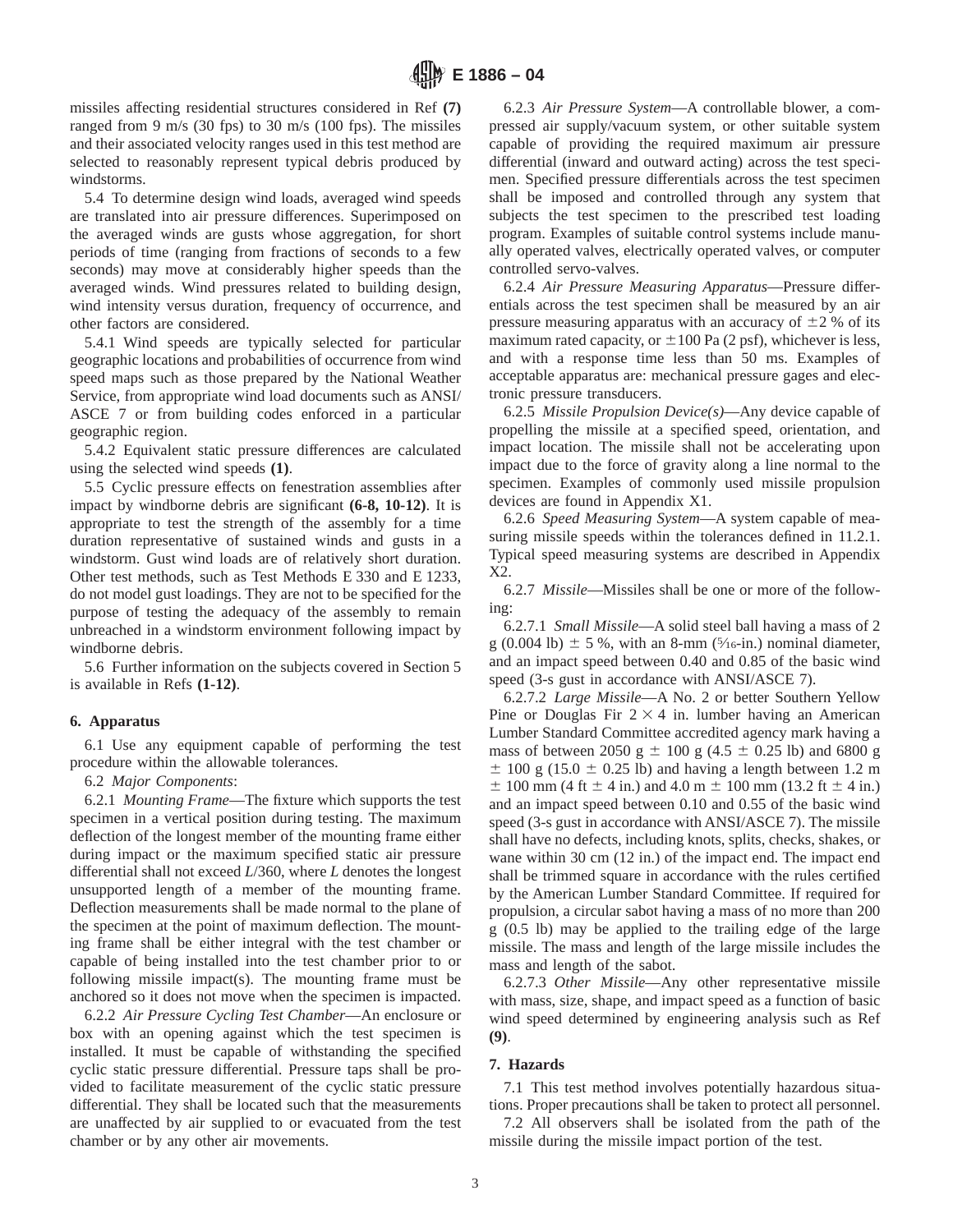7.3 Keep observers at a safe distance from the test specimen during the entire procedure.

# **8. Test Specimens**

8.1 The test specimen shall consist of the entire fenestration or impact protective system assembly and contain all devices used to resist wind and windborne debris. Test specimens for large fenestration and curtain wall assemblies shall be one panel unless otherwise specified.

8.2 All parts of the test specimen shall be full size, as specified for actual use, using the identical materials, details, and methods of construction.

# **9. Calibration**

9.1 The speed measuring system shall be calibrated to an accuracy of  $\pm 2$  % of the elapsed time required to measure the speed of the specified missile. Calibration shall be performed at the manufacturers specified interval, but in any event, not more than six months prior to the test date. The speed measuring system shall be calibrated by at least one of the following methods:

9.1.1 Photographically, using a stroboscope and a still camera,

9.1.2 Photographically, using a high speed motion picture or video camera with a frame rate exceeding 500 frames per second and capable of producing a clear image and a device that allows single frame viewing,

9.1.3 Using gravity to accelerate a free-falling object having negligible air drag through the timing system and comparing measured and theoretical elapsed times, or

9.1.4 Using any independently calibrated speed measuring system with an accuracy of  $\pm 1$  %.

9.2 Electronic pressure transducers shall be calibrated at 6 month intervals using a NIST traceable calibrating system or a manometer readable to 2.5 Pa.

9.3 Calibration of manometers is normally not required provided the instruments are used at a temperature near their design temperature.

# **10. Required Information**

10.1 The specifying authority shall supply the following information and requirements:

10.1.1 Number of test specimens,

10.1.1.1 Conditioning temperature of specimens,

10.1.2 Pass/fail criteria,

10.1.3 Basic wind speed,

10.1.4 Missile,

10.1.4.1 Description of the missile, including dimensions, mass, and tolerances,

10.1.4.2 Missile speed at impact, or the equation relating missile speed to basic wind speed,

10.1.4.3 Missile orientation at impact,

10.1.4.4 Number of impacts, and

10.1.4.5 Location of impacts on the test specimens and tolerances.

10.1.5 Test loading program, and

10.1.5.1 The maximum air pressure differential and its relationship to the design pressure,

10.1.5.2 The positive and negative cyclic test loads,

10.1.5.3 The number of cycles of cyclic test load sequence to be applied, and

10.1.5.4 The minimum and maximum duration for each cycle.

10.1.6 Whether or not certification of the calibration is required.

# **11. Test Procedure**

11.1 *Preparation*—Remove from the test specimen any sealing or construction material that is not intended to be used when the unit is installed in or on a building. Support and secure the test specimen into the mounting frame in a vertical position using the same number and type of anchors normally used for product installation as defined by the manufacturer or as required for a specific project. If this is impractical, install the test specimen with the same number of equivalent fasteners located in the same manner as the intended installation. This test shall not be used to evaluate anchorage of curtain wall and heavy commercial assemblies. In those cases, the specimen shall be securely anchored to facilitate testing. The test specimen shall not be removed from the mounting frame at any time during the test sequence.

11.1.1 Unless otherwise specified, separate and condition the specimens for at least 4 h within a temperature range of 15°C to 35°C (59°F to 95°F).

11.1.2 *Missile Impact*—Secure the specimen and mounting frame such that the missile will impact the exterior side of the specimen as installed.

11.1.3 Locate the end of the propulsion device from which the missile will exit at a minimum distance from the specimen equal to 1.5 times the length of the missile. This distance shall be no less than 1.80 m.

11.1.4 Set up appropriate signal/warning devices to prevent test or other personnel, or both, from coming between the propulsion device and the test specimen during testing.

11.1.5 Weigh each missile within 15 min prior to impact.

11.1.6 Load the missile into propulsion device.

11.1.7 Reset the speed measuring system.

11.1.8 Align the missile propulsion device such that the specified missile will impact the test specimen at the specified location.

11.2 Propel the missile at the specified impact speed and location.

11.2.1 The measured missile speed will be within the following respective tolerances at any point after the missile acceleration caused by the propulsion device equals zero:

> $\pm$ 2 % specified speed when speed  $\leq$ 23 m/s  $\pm 1$  % specified speed when speed >23 m/s

11.2.2 For missiles having a longitudinal axis, on impact the longitudinal axis of the missile shall be within  $\pm 5^{\circ}$  of a line normal to the specimen at the specified impact point.

NOTE 1—From a horizontal datum, measure the vertical height to the center of the exit end of the propulsion device (if it is horizontal),  $h_B$ , and the vertical height to the center of the missile impact point on the specimen,  $h_I$ . To ensure the missile rotates less than  $5^\circ$  prior to impact:

$$
5^{\circ} \le \tan^{-1} \left| \frac{h_B - h_I}{d} \right| \tag{1}
$$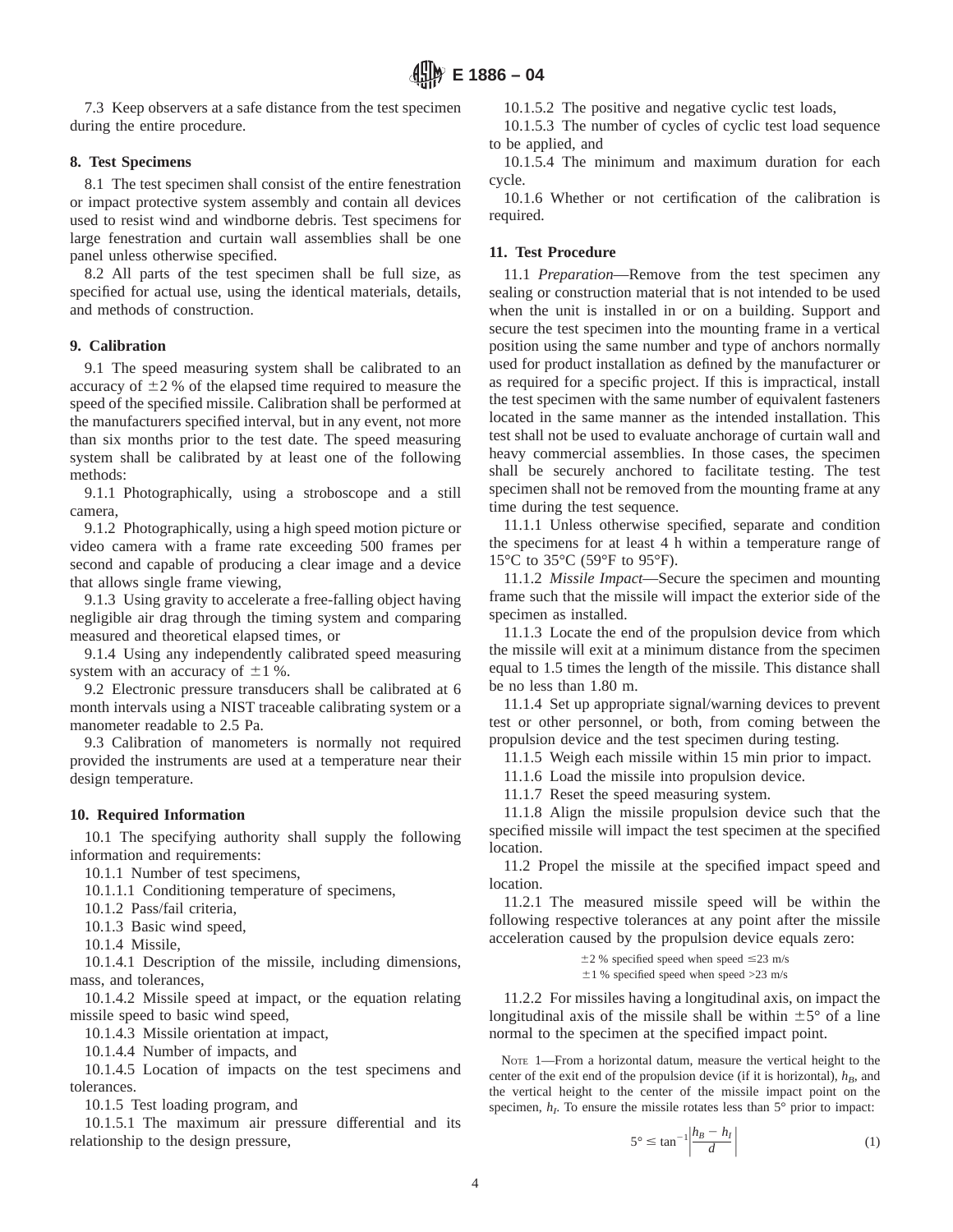where *d* denotes horizontal distance from the exit end of the propulsion device to the specimen.

11.3 If required, repeat steps 11.1.4-11.2 at all additional impact locations specified for the specimen.

11.4 *Air Pressure Cycling*—If the mounting frame is not integral within the test chamber, attach the mounting frame to the test chamber such that the exterior side of the test specimen faces outward from the chamber.

11.4.1 If at any time during testing the specified maximum pressure differential cannot be achieved in either direction due to excessive air leakage, cover all cracks and joints through which leakage occurs with tape or film in such manner as to stop the leakage. Tape shall not be used when there is a probability that it will restrict significantly differential movement between adjoining segments of the specimen, in which case cover both sides of the test specimen with a single thickness of polyethylene or other plastic film no thicker than 0.050 mm (0.002 in.). The technique of application is important in order that the full load is permitted to be transferred to the test specimen and that the film does not prevent movement or failure of the test specimen. Apply the film loosely with extra folds of material at each corner and at all offsets and recesses. When the load is applied there shall be no fillet caused by tightness of the plastic film.

11.4.2 Unless otherwise specified, apply the cyclic static pressure differential loading in accordance with Table 1 in which *P* denotes the maximum inward (positive) and outward (negative) air pressure differentials as defined in 3.2.3.

11.4.2.1 Unless otherwise specified, the duration of each air pressure cycle shall not be less than 1 s and not more than 5 s. Dwell time between successive cycles shall be no more than 1 s.

11.4.2.2 Interruptions for equipment maintenance and repair shall be permitted.

11.4.2.3 It is permitted for the test specimen to be removed, reversed and reinstalled in the test chamber between the positive and negative pressure cycles.

11.4.2.4 The test specimen shall not contact any portion of the test chamber at any time during the application of the cyclic static pressure differential loading.

## **12. Report**

12.1 Report the following information:

12.1.1 Date of test and report,

12.1.2 Names and addresses of the testing agency that conducted the tests and the requester of the tests,

12.1.3 Manufacturer's model number or any other method of identification,

**TABLE 1 Cyclic Static Pressure Differential Loading**

| Loading<br>Sequence | Loading<br><b>Direction</b> | Air Pressure<br>Cycles | Number of Air<br><b>Pressure Cycles</b> |
|---------------------|-----------------------------|------------------------|-----------------------------------------|
|                     | Positive                    | $0.2P - 0.5P$          | 3500                                    |
| 2                   | Positive                    | $0.0P - 0.6P$          | 300                                     |
| 3                   | Positive                    | $0.5P - 0.8P$          | 600                                     |
| 4                   | Positive                    | $0.3P - 1.0P$          | 100                                     |
| 5                   | Negative                    | $0.3P - 1.0P$          | 50                                      |
| 6                   | Negative                    | $0.5P - 0.8P$          | 1050                                    |
|                     | Negative                    | $0.0P - 0.6P$          | 50                                      |
| 8                   | Negative                    | $0.2P - 0.5P$          | 3350                                    |

12.1.4 A description of the test specimen, including all parts and components, glazing thickness and construction, and the number of specimens tested,

12.1.5 Detailed drawings of the test specimen, showing dimensioned section profiles, sash or door dimensions and arrangement, framing location, panel arrangement, installation and spacing of anchorage, weather-stripping, locking arrangement, hardware, sealants, glazing details, test specimen sealing methods, and any other pertinent construction details,

12.1.5.1 Any deviation from the drawings or any modifications made to the test specimen to obtain the reported values shall be noted on the drawings and in the report.

12.1.6 When the tests are made to check conformity of the test specimen to a particular specification or pass/fail criteria, an identification or description of that specification or criteria,

12.1.7 Results for each test specimen,

12.1.8 Impact test,

12.1.8.1 The location of impact(s) on each test specimen,

12.1.8.2 The exact description of the missile including dimensions and mass (weight),

12.1.8.3 The missile speed and orientation at impact, and

12.1.8.4 The conditioning temperature of the specimens.

12.1.9 Cyclic pressure test,

12.1.9.1 The cyclic static pressure loading differential and sequence,

12.1.9.2 The maximum air pressure differential (*P*) and its relationship to the design pressure, and

12.1.9.3 A statement as to whether or not tape or film, or both, were used to seal against air leakage and whether in the judgment of the test engineer the tape or film influenced the results of the test.

12.1.10 A description of the condition of the test specimens after completion of each portion of testing, including details of damage and any other pertinent observations,

12.1.11 A statement that the tests were conducted in accordance with this test method,

12.1.12 A statement of whether, upon completion of testing, the test specimens pass or fail in accordance with any specified criteria,

12.1.13 The name(s) of individual(s) conducting the test and the author of the report,

12.1.14 Signatures of persons responsible for supervision of the tests and a list of all observers, and

12.1.15 Any additional data or information considered to be useful to a better understanding of the test results, conclusions, or recommendations. (Append to report.)

#### **13. Precision and Bias**

13.1 Due to the lack of sufficient test data, the precision and bias of this test method cannot be determined at this time. Similar test methods have been performed by several laboratories, however, there are differences between tests currently being performed and this test method.

## **14. Keywords**

14.1 cyclic pressure loading; fenestration; hurricanes; impact protective systems; missile impact; windborne debris; windstorms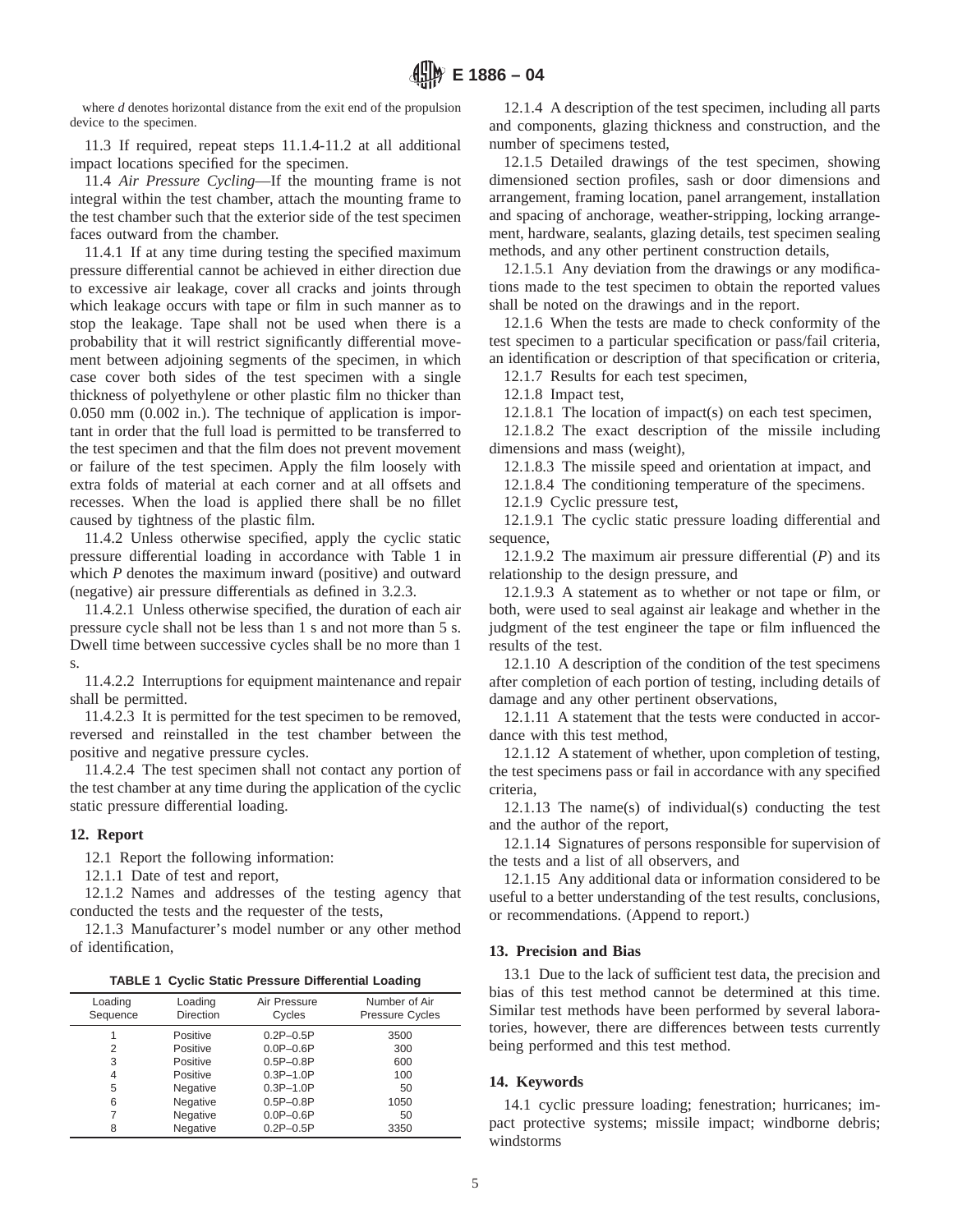# **APPENDIXES**

#### **(Nonmandatory Information)**

## **X1. MISSILE PROPULSION DEVICES**

X1.1 For those wishing to use missile propulsion devices which have already been developed to launch certain types of missiles, the following apparatus are recommended:

X1.2 *Large Missile Air Cannon*—The large missile air cannon shall use compressed air to propel the large missile. The cannon shall be capable of producing missile impact at the speeds defined in 6.2.7.2. The large missile cannon shall consist of four major components: a compressed air supply, a pressure release valve, a barrel and support frame, and a speed measuring system for determining the missile speed.

X1.2.1 The barrel of the large missile cannon shall consist of a 100-mm (4-in.) nominal inside diameter pipe and shall have a length at least as long as the missile. The total length of the barrel shall be the distance from the pressure valve to the vent holes in advance of the timing system or to the mouth of the barrel. The barrel of the large missile cannon shall be mounted on a support frame in a manner to facilitate aiming the missile so that it impacts the specimen at the desired location.

X1.2.2 The large missile is defined in 6.2.7.2. The end of the missile that impacts the target is denoted as the missile's impact end. The end of the missile opposite to the impact end is denoted as the missile's trailing edge. A sabot shall be used at the trailing edge of the missile to facilitate launching.

X1.2.3 The speed of the missile shall be measured on the trailing edge of the missile after it exits the barrel. The photoelectric sensors can be mounted on an extension of the barrel or supported independently of the cannon. In either case the missile shall not be accelerating as its trailing edge passes between the photoelectric sensors.

#### X1.3 *Bungee Test Apparatus*

#### X1.3.1 *Suggested Components*:

X1.3.1.1 A rigid PVC (or other suitable) pipe having a 100-mm (4-in.) nominal inside diameter and a minimum length of 2.75 m.

X1.3.1.2 Three to five 7.62-m lengths of 10-mm outside diameter  $\times$  5-mm inside diameter latex rubber surgical tubing banded together.

X1.3.1.3 One  $50 \times 100 \times 150$ -mm wood block with threaded eye hook mounted to and projecting from either  $100 \times 150$ -mm face.

X1.3.1.4 Two through-beam photoelectric sensors of the same make and model with accuracy tolerances no greater than  $±2 \%$ .

X1.3.1.5 Mounting frame of general construction capable of supporting pipe and timing and timing system without movement during test.

X1.3.1.6 One 3-m steel cable with a quick release snap hook attached to one end.

X1.3.1.7 Hand operated cable winch with ratchet lock. X1.3.2 *Assembly*:



**FIG. X1.1 Bungee Test Apparatus**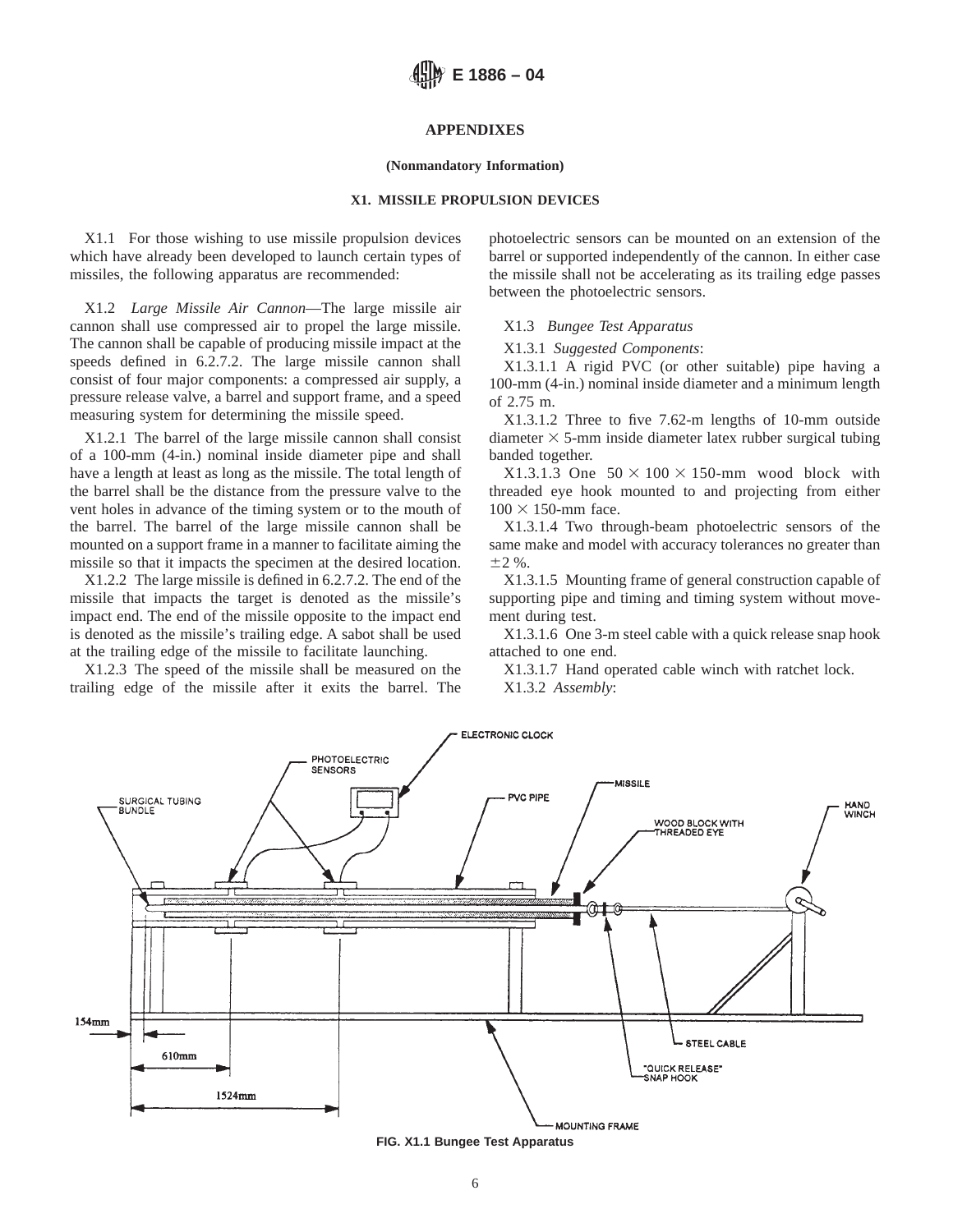X1.3.2.1 Assembly described is illustrated in Fig. X1.1.

X1.3.2.2 Drill two holes through each side of the PVC pipe 610 mm and 1520 mm from one end of the pipe, respectively. Holes should be of sufficient size to allow the light beams from the photoelectric sensors to pass through the holes unobstructed across the diameter of the pipe.

X1.3.2.3 Mount the photoelectric sensors on the pipe such that the light beams pass through the respective holes from one side of the pipe to the other across the pipe's diameter.

X1.3.2.4 Drill one hole through each side of the PVC pipe approximately 150 mm from the end of the pipe upon which the sensors are mounted. These holes should be located 90° around the pipe circumference from the holes described in X1.3.2.2.

X1.3.2.5 Thread each end of the surgical tubing bundle through one of the respective holes described in X1.3.2.4 and fix the ends such that they cannot pull out. Pull the center of the bundle through the pipe such that it exits the pipe at the opposite end.

X1.3.2.6 Attach the wood block to the surgical tubing bundle such that the center of the block is aligned with the center of the bundle. The  $100 \times 150$ -mm face of the block with the eye hook protruding from it should face away from the end of the tube from which the tubing bundle exits.

X1.3.2.7 Mount the tube/surgical tubing assembly to the frame as illustrated in Fig. X1.1.

X1.3.2.8 Mount the hand winch to the frame in the illustrated location. Fix the end of the steel cable that does not have the quick release snap hook to the winch and wrap the cable around the drum of the winch. The end of the cable with the snap hook should hang free.

X1.3.2.9 Connect the quick release snap hook to the eye hook of the wood block and draw enough cable on the winch drum to place a slight tension in the surgical tubing bundle.

X1.3.3 *Operation*:

X1.3.3.1 Place the large missile in the pipe such that the non-impacting end of the missile rests on the wood block of the surgical tubing bundle.

X1.3.3.2 Crank the hand winch to draw wood block back to place tension in the surgical tubing bundle. The amount of tension placed in the bundle is based on the number of tubes in the bundle and the required missile propulsion speed.

X1.3.3.3 Reposition the missile such that the end is centered on the wood block.

X1.3.3.4 Setup and zero timing system for speed measurement.

X1.3.3.5 Align pipe such that the projected missile will impact the test specimen at the specified location.

X1.3.3.6 Release retaining pin of the quick release snap hook to release wood block and propel missile.

X1.4 *Small Missile Cannon*—A compressed air cannon shall be used that is capable of propelling missiles of the speed and size defined in 6.2.7.1. The cannon assembly shall be comprised of a compressed air supply, a remote firing device and valve, a barrel, and a timing system. The small missile cannon shall be mounted on a frame designed to permit movement of the cannon so that it can propel missiles to impact the test specimen at specified locations. The photoelectric sensors shall be positioned to measure missile speed within 150 cm of the impact point on the test specimen.

## **X2. SPEED MEASURING SYSTEMS**

X2.1 For those wishing to use speed measuring devices that have already been developed, the following three systems are recommended.

NOTE X2.1—These do not require special design; other systems are possible.

X2.2 *Photoelectric Sensors*—Two photoelectric sensors shall be used. Both photoelectric sensors shall be the same model. An electronic timing device shall be activated when the reference point of the missile passes the first sensor. The electronic timing device shall be stopped when the reference point of the missile passes the second sensor. The electronic timing device shall have an operating frequency of no less than 10 kHz with a response time not to exceed 0.15 ms. The speed of the missile shall be determined by dividing the distance between the two through-beam photoelectric sensors by the time interval counted by the electronic timing device.

X2.3 *High Speed Video Camera*—A high speed video

camera and a single frame viewing device as specified in 9.1.2 may be used as the speed measuring system in lieu of the speed measuring system described in X2.2. The high speed video camera shall be used in conjunction with an appropriate grid that may be fixed background or on the missile, and a reference line that may be the trailing edge of the missile or a fixed background, respectively. The video camera shall be used to record the relative distance traveled between the line and the grid. The speed of the missile is computed as the product of the distance traveled in two consecutive frames and the frame rate of the high speed video camera. For example, if the frame rate of the high speed video camera is 500 frames per second and the recorded change in position is 27 mm, then the missile speed is  $500 \times 0.027 = 13.5$  m/s.

X2.4 *Standard Video Camera*—A standard video camera and a four head videotape playback device with stop action capabilities may be used. The time between consecutive images is  $\frac{1}{30}$  s.